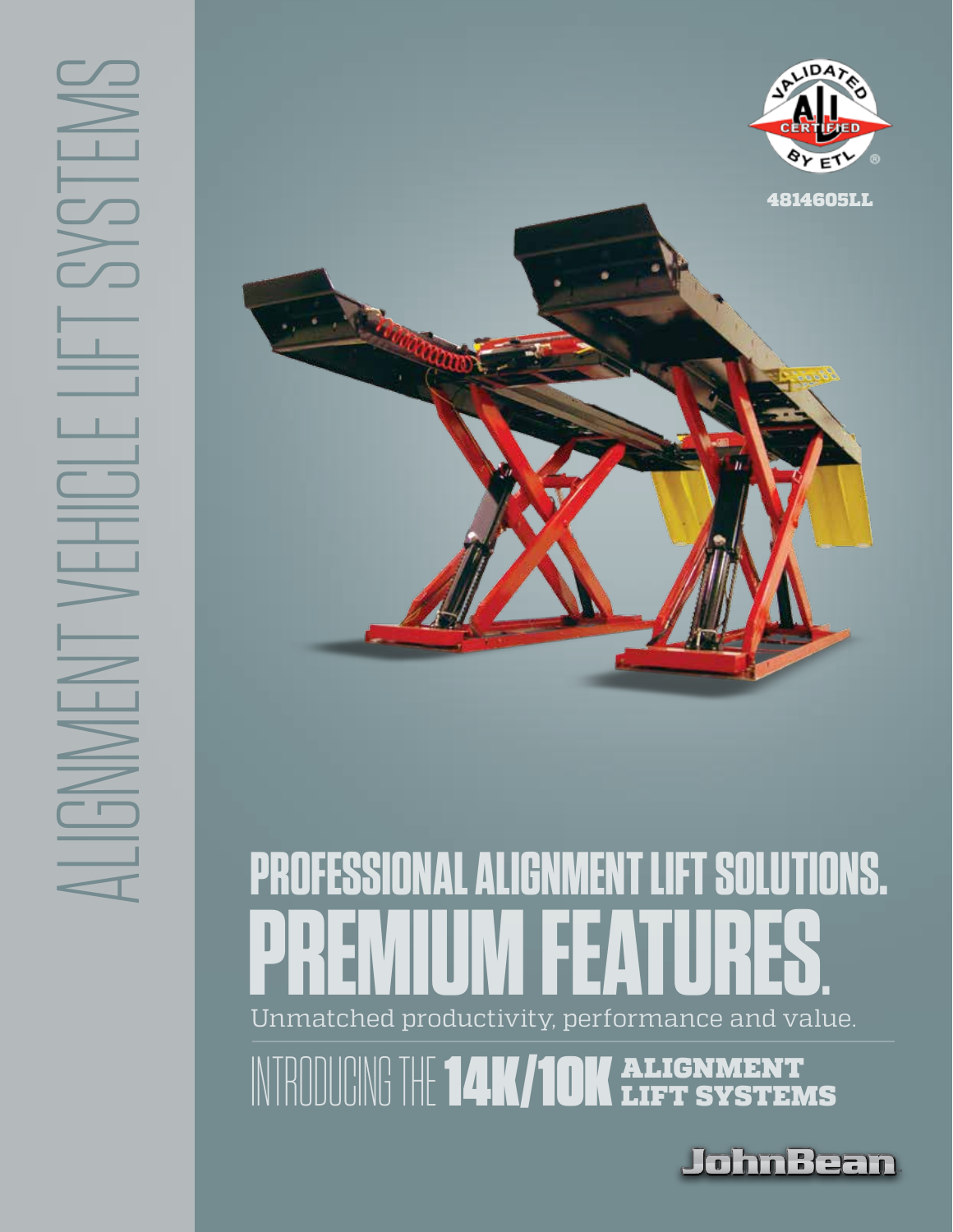## **THE 14K/10K ALIGNMENT SCISSOR** ER. PERFORMANCE. P



4814605LL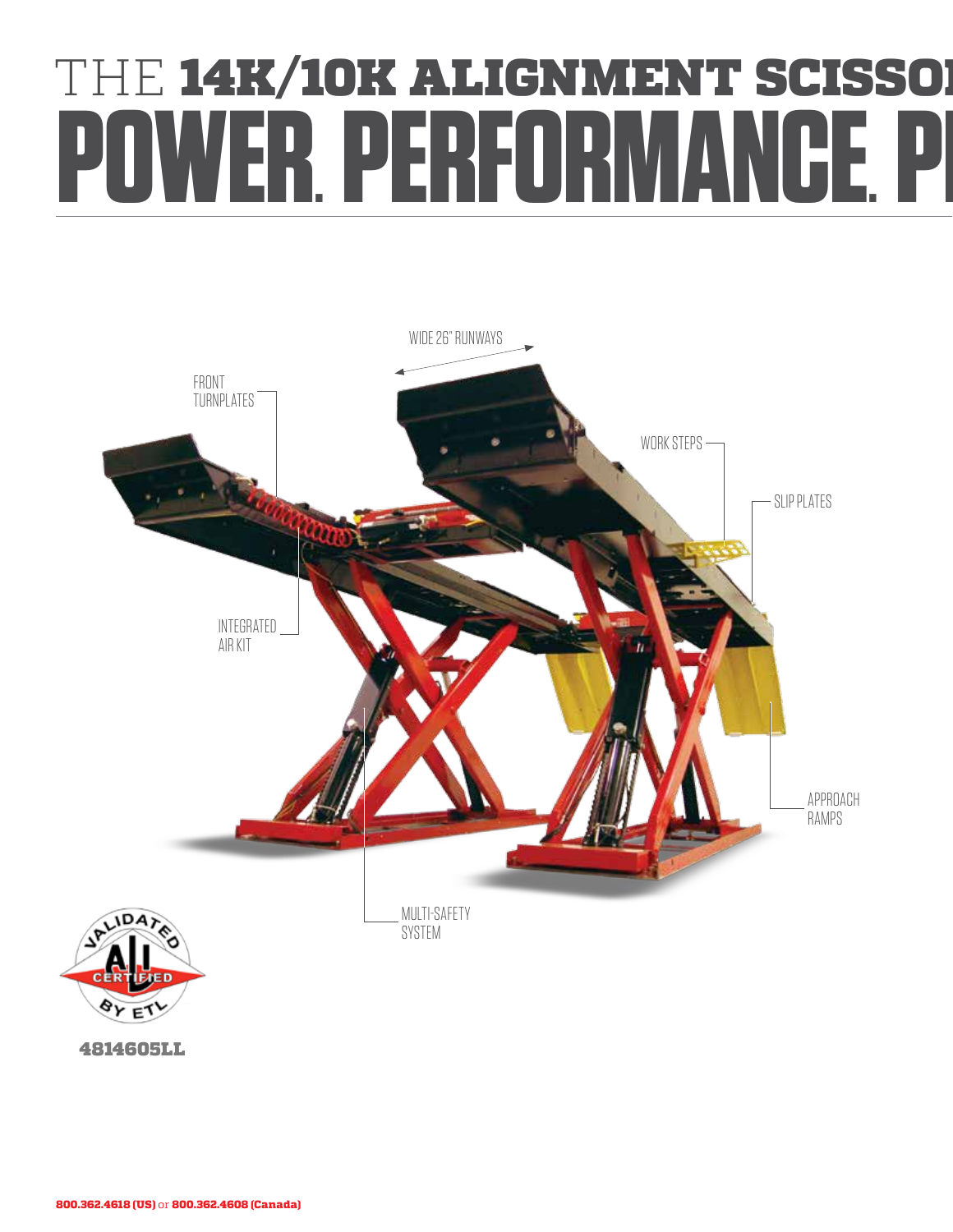# **R** LIFT SYSTEM. **POWER. PERFORMANCE. PRODUCTIVITY.**



*Wide 26" Runways*

## JOHN BEAN® SCISSOR ALIGNMENT LIFT SYSTEMS PROVIDE UNMATCHED PRODUCTIVITY, PERFORMANCE AND VALUE.

*John Bean* scissor alignment lift systems are easy to operate, provide increased accessibility to alignment adjustment areas and are easy to load. Space saving design allows for up to five scissor lifts to fit into the same operating space as four 4-post lifts. Lock & Lighted models provide enhanced performance allowing the technician to perform critical tasks while minimizing alignment process operations, by illuminating both inspection and adjustment areas and by sequencing the locking of alignment plates.

## KEY FEATURES

### **LOCK & LIGHTED MODEL FEATURES**

- → True Task™ Lighting System optimized positioning of rear light bars increase the viewing angle and illuminate the widest range of vehicle track widths
- → Front lights are mounted into the base of the turnplate and accommodate vehicles of varying wheel track widths
- → Turnplates and slip plates that can be pneumatically locked/unlocked from the operator console
- → When unlocked, the front and rear plates have full movement in all directions to ensure that proper alignment inspection and adjustment may be performed

#### **WIDE 26" RUNWAYS**

→ Long and wide runways allow for alignment service on a wide range of vehicle widths and wheelbases

#### **SLIP PLATES**

→ Durable, maintenance reduced 72" slip plates glide on over-sized bearings, providing the range of motion needed to apply rear alignment corrections

#### **INTEGRATED AIR KIT**

→ Center runway mounted outlet allows clear access for operator to roller jacks

#### **APPROACH RAMPS**

→ End sliders prevent damage to floors and are quieter than conventional metal rollers

#### **MULTI-SAFETY SYSTEM**

→ Includes large twin-interlocking air-actuated safety locks featuring up to 18 level and locked positions and pressure sensing flow control valves



*Slip Plates*



*Integrated Air Kit*



*Approach Ramps*



*Multi-Safety System*